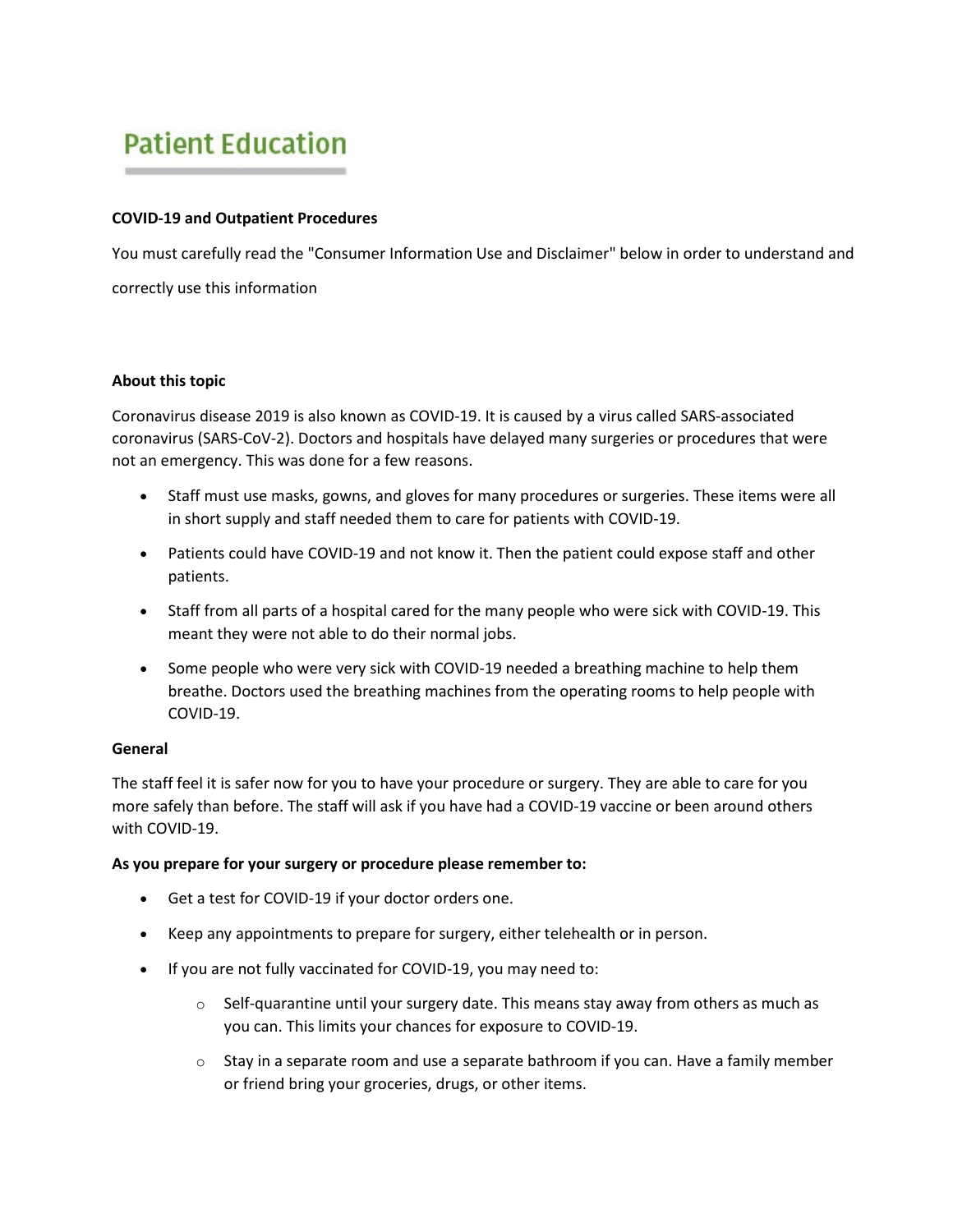- $\circ$  Wear a face mask if you have to be around others. Respirator masks like N95 and KN95 can filter out even very tiny air particles. Whatever type of mask you use, it's important that it fit snugly over your face with no gaps. Practice social distancing and stay at least 6 feet (1.8 meters) away from others.
- Wash your hands often with soap and water for at least 20 seconds, especially after you cough or sneeze. Use alcohol-based hand sanitizers with at least 60 percent alcohol if soap and water are not available. Rub your hands with the sanitizer for at least 20 seconds.
- Check for symptoms and call your doctor if you have a fever over 100.4°F (38°C) or higher, chills, cough.
- Be flexible. The date for your surgery or procedure may need to change. The main thing is to make sure you are safe and the hospital is able to care for you safely.

## **The day of surgery or your procedure things may also be different. You may:**

- Have your temperature taken when you first get there. You may also be asked questions about vaccinations or any symptoms. This screening helps the staff know you are healthy and can have your surgery or procedure.
- Be given a mask to wear. You may also see staff wearing masks, not just in the operating room.
- Have to come alone or with a very limited number of people. Be sure to bring the phone number for your contact person.
- Be asked to use technology like a phone or computer to stay in touch with your family and friends.
- Have your surgery or procedure some other date if you are sick or test positive for COVID-19.

#### **After your surgery or procedure, you may:**

- Expect that staff will stay in touch with your contact person. This may be in person, through a phone call, or other means.
- Go home or stay in the hospital, based on what was done.
- Be taught how to care for yourself at home. If needed, staff will review this with your contact person as well.
- Have telehealth visits, in person doctor visits, or both.

#### **Last Reviewed Date**

## 2022-01-20

Consumer Information Use and Disclaimer:

This generalized information is a limited summary of diagnosis, treatment, and/or medication information. It is not meant to be comprehensive and should be used as a tool to help the user understand and/or assess potential diagnostic and treatment options. It does NOT include all